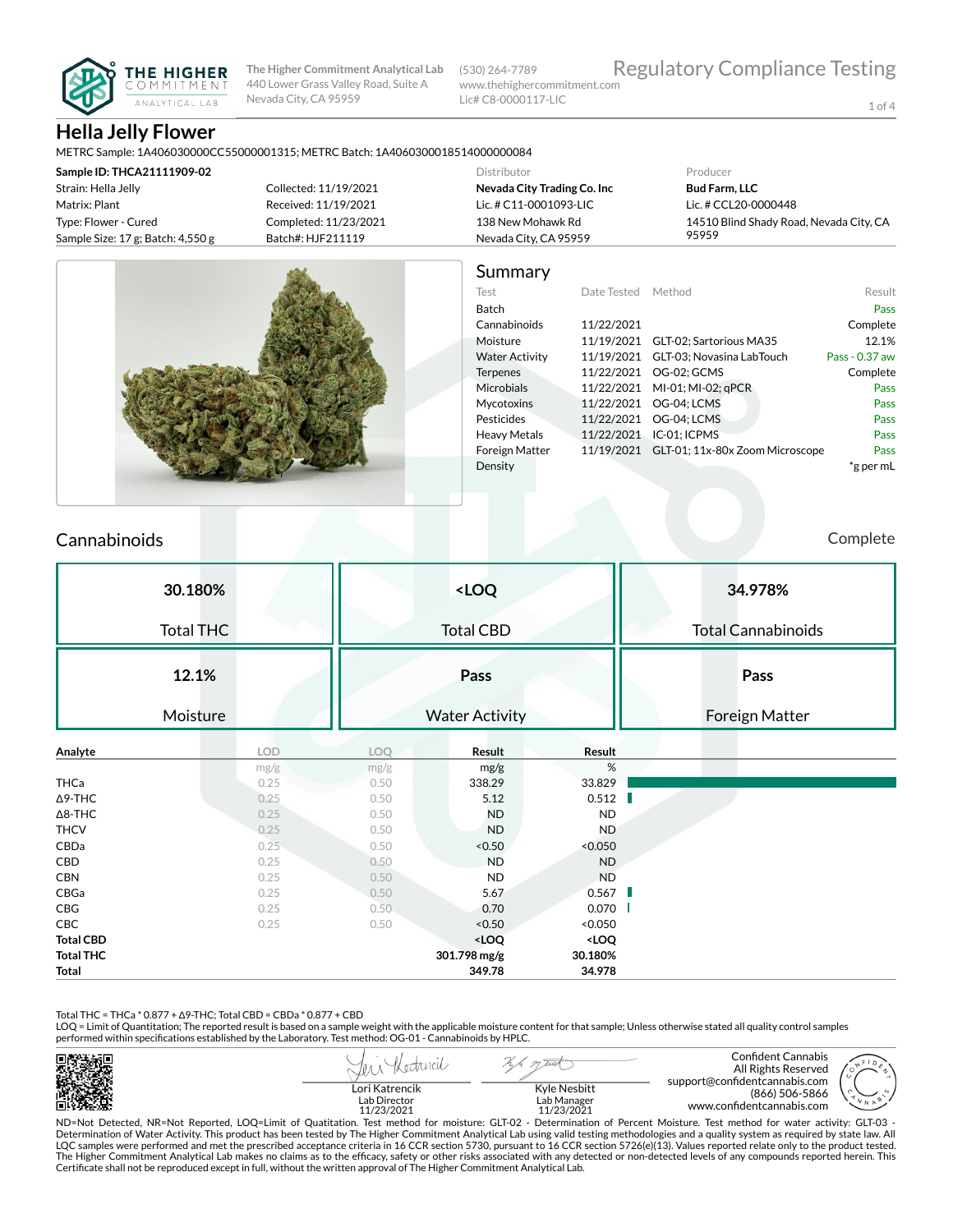

(530) 264-7789 www.thehighercommitment.com Lic# C8-0000117-LIC

2 of 4

# **Hella Jelly Flower**

| METRC Sample: 1A406030000CC55000001315: METRC Batch: 1A4060300018514000000084 |  |
|-------------------------------------------------------------------------------|--|
|-------------------------------------------------------------------------------|--|

| Sample ID: THCA21111909-02          |                       | Distributor                 | Producer                                |
|-------------------------------------|-----------------------|-----------------------------|-----------------------------------------|
| Strain: Hella Jelly                 | Collected: 11/19/2021 | Nevada City Trading Co. Inc | <b>Bud Farm, LLC</b>                    |
| Matrix: Plant                       | Received: 11/19/2021  | Lic. # C11-0001093-LIC      | Lic. # CCL20-0000448                    |
| Type: Flower - Cured                | Completed: 11/23/2021 | 138 New Mohawk Rd           | 14510 Blind Shady Road, Nevada City, CA |
| Sample Size: 17 g; Batch: $4,550$ g | Batch#: HJF211119     | Nevada City, CA 95959       | 95959                                   |

#### **Terpenes**

| Analyte             | <b>LOD</b> | LOQ      | Mass      | Mass      |  |
|---------------------|------------|----------|-----------|-----------|--|
|                     | mg/g       | mg/g     | mg/g      | %         |  |
| β-Caryophyllene     | 0.000078   | 0.000156 | 10.097460 | 1.0097460 |  |
| β-Myrcene           | 0.000078   | 0.000156 | 3.355620  | 0.3355620 |  |
| $\alpha$ -Humulene  | 0.000078   | 0.000156 | 2.924810  | 0.2924810 |  |
| α-Bisabolol         | 0.000078   | 0.000156 | 2.450580  | 0.2450580 |  |
| Linalool            | 0.000078   | 0.000156 | 0.389840  | 0.0389840 |  |
| Limonene            | 0.000078   | 0.000156 | 0.265320  | 0.0265320 |  |
| Ocimene             | 0.000078   | 0.000156 | 0.249440  | 0.0249440 |  |
| Caryophyllene Oxide | 0.000078   | 0.000156 | 0.231760  | 0.0231760 |  |
| $\beta$ -Pinene     | 0.000078   | 0.000156 | 0.086410  | 0.0086410 |  |
| Terpinolene         | 0.000078   | 0.000156 | 0.049850  | 0.0049850 |  |
| $\alpha$ -Pinene    | 0.000078   | 0.000156 | 0.044890  | 0.0044890 |  |
| Eucalyptol          | 0.000078   | 0.000156 | 0.033930  | 0.0033930 |  |
| 3-Carene            | 0.000078   | 0.000156 | <b>ND</b> | <b>ND</b> |  |
| $\alpha$ -Terpinene | 0.000078   | 0.000156 | <b>ND</b> | ND        |  |
| Camphene            | 0.000078   | 0.000156 | <b>ND</b> | ND.       |  |
| cis-Nerolidol       | 0.000078   | 0.000156 | <b>ND</b> | ND.       |  |
| y-Terpinene         | 0.000078   | 0.000156 | <b>ND</b> | ND.       |  |
| Geraniol            | 0.000078   | 0.000156 | <b>ND</b> | ND        |  |
| Guaiol              | 0.000078   | 0.000156 | <b>ND</b> | ND.       |  |
| Isopulegol          | 0.000078   | 0.000156 | <b>ND</b> | <b>ND</b> |  |
| p-Cymene            | 0.000078   | 0.000156 | <b>ND</b> | ND.       |  |
| trans-Nerolidol     | 0.000078   | 0.000156 | <b>ND</b> | ND        |  |
| <b>Total</b>        |            |          | 20.179910 | 2.0179910 |  |

## Primary Aromas



#### Date Tested: 11/22/2021

Test method: OG-02 - Terpenes by GCMS.

| 回路法标画                                                                                                                                                                      |                                              | LUIA                                      | Confident Cannabis<br>All Rights Reserved<br>support@confidentcannabis.com |  |
|----------------------------------------------------------------------------------------------------------------------------------------------------------------------------|----------------------------------------------|-------------------------------------------|----------------------------------------------------------------------------|--|
|                                                                                                                                                                            | Lori Katrencik<br>Lab Director<br>11/23/2021 | Kyle Nesbitt<br>Lab Manager<br>11/23/2021 | (866) 506-5866<br>www.confidentcannabis.com                                |  |
| ND=Not Detected, NR=Not Reported, LOQ=Limit of Quatitation. Test method for moisture: GLT-02 - Determination of Percent Moisture. Test method for water activity: GLT-03 - |                                              |                                           |                                                                            |  |

ND=Not Detected, NR=Not Reported, LOQ=Limit of Quatitation. Test method for moisture: GLT-02 - Determination of Percent Moisture. Test method for water activity: GLT-03 -<br>Determination of Water Activity.This product has be The Higher Commitment Analytical Lab makes no claims as to the efficacy, safety or other risks associated with any detected or non-detected levels of any compounds reported herein. This<br>Certificate shall not be reproduced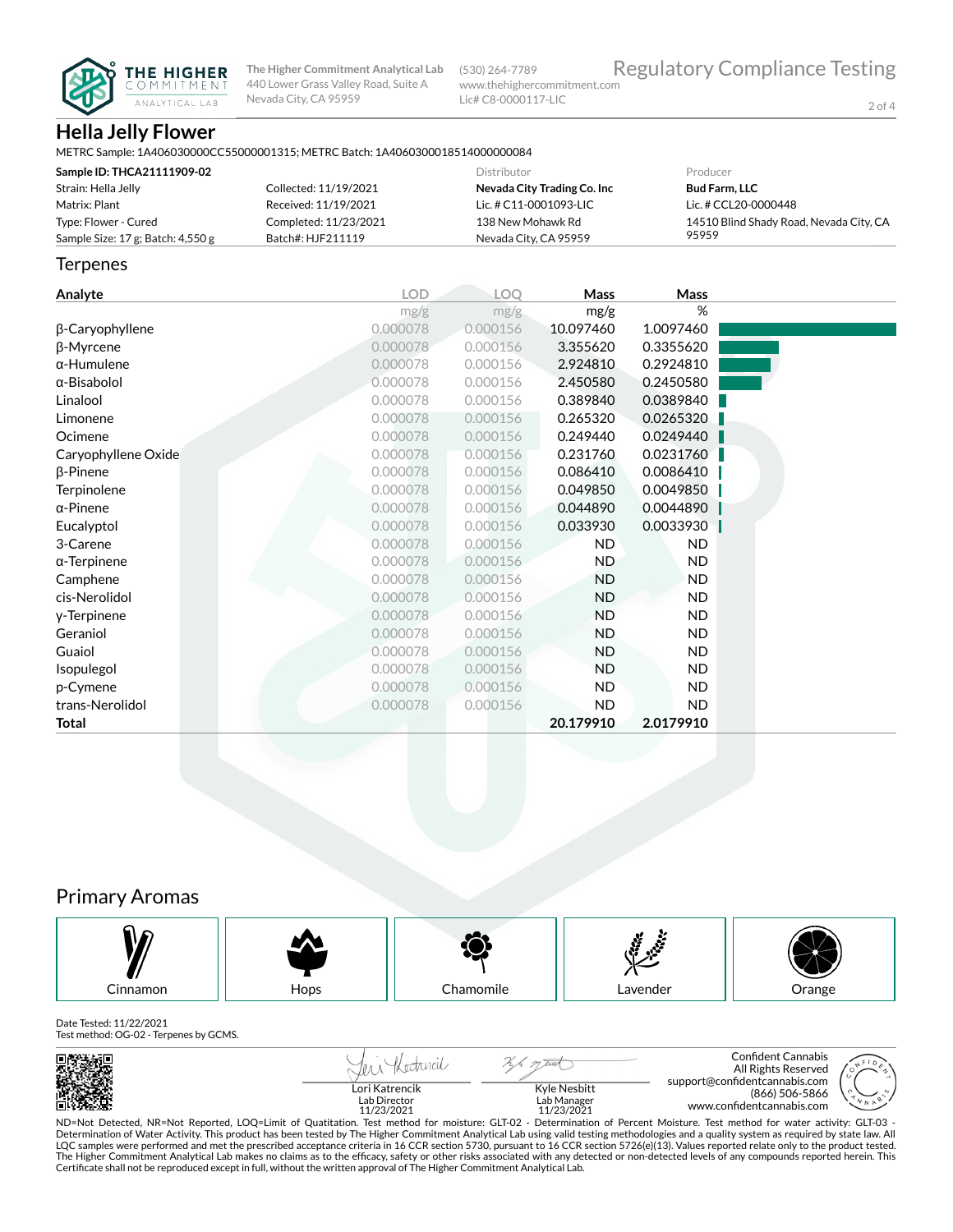

(530) 264-7789 www.thehighercommitment.com Lic# C8-0000117-LIC

3 of 4

# **Hella Jelly Flower**

METRC Sample: 1A406030000CC55000001315; METRC Batch: 1A4060300018514000000084

| Sample ID: THCA21111909-02            |                       | Distributor                 | Producer                                |
|---------------------------------------|-----------------------|-----------------------------|-----------------------------------------|
| Strain: Hella Jelly                   | Collected: 11/19/2021 | Nevada City Trading Co. Inc | <b>Bud Farm, LLC</b>                    |
| Matrix: Plant                         | Received: 11/19/2021  | Lic. # C11-0001093-LIC      | Lic. # CCL20-0000448                    |
| Type: Flower - Cured                  | Completed: 11/23/2021 | 138 New Mohawk Rd           | 14510 Blind Shady Road, Nevada City, CA |
| Sample Size: $17$ g; Batch: $4,550$ g | Batch#: HJF211119     | Nevada City, CA 95959       | 95959                                   |

### Pesticides **Passage Contract Contract Contract Contract Contract Contract Contract Contract Contract Contract Contract Contract Contract Contract Contract Contract Contract Contract Contract Contract Contract Contract Cont**

| Analyte             | <b>LOD</b> | LOQ       | Limit          | Mass      | <b>Status</b> | Analyte                 | LOD       | LOO       | Limit        | Mass      | <b>Status</b> |
|---------------------|------------|-----------|----------------|-----------|---------------|-------------------------|-----------|-----------|--------------|-----------|---------------|
|                     | $\mu$ g/g  | $\mu$ g/g | $\mu$ g/g      | $\mu$ g/g |               |                         | $\mu$ g/g | $\mu$ g/g | $\mu$ g/g    | $\mu$ g/g |               |
| Abamectin           | 0.02       | 0.05      | 0.1            | <b>ND</b> | Pass          | Fludioxonil             | 0.025     | 0.05      | 0.1          | <b>ND</b> | Pass          |
| Acephate            | 0.029      | 0.095     | 0.1            | <b>ND</b> | Pass          | Hexythiazox             | 0.025     | 0.05      | 0.1          | <b>ND</b> | Pass          |
| Acequinocyl         | 0.025      | 0.05      | 0.1            | <b>ND</b> | Pass          | Imazalil                | 0.025     | 0.05      | 0.025        | <b>ND</b> | Pass          |
| Acetamiprid         | 0.025      | 0.05      | 0.1            | <b>ND</b> | Pass          | Imidacloprid            | 0.025     | 0.05      | 5            | <b>ND</b> | Pass          |
| Aldicarb            | 0.032      | 0.05      | 0.032          | <b>ND</b> | Pass          | <b>Kresoxim Methyl</b>  | 0.025     | 0.05      | 0.1          | <b>ND</b> | Pass          |
| Azoxystrobin        | 0.025      | 0.05      | 0.1            | <b>ND</b> | Pass          | Malathion               | 0.025     | 0.05      | 0.5          | <b>ND</b> | Pass          |
| <b>Bifenazate</b>   | 0.025      | 0.05      | 0.1            | <b>ND</b> | Pass          | Metalaxyl               | 0.025     | 0.05      | $\mathbf{2}$ | <b>ND</b> | Pass          |
| <b>Bifenthrin</b>   | 0.025      | 0.05      | 3              | <b>ND</b> | Pass          | Methiocarb              | 0.025     | 0.05      | 0.025        | <b>ND</b> | Pass          |
| <b>Boscalid</b>     | 0.025      | 0.05      | 0.1            | <b>ND</b> | Pass          | Methomyl                | 0.025     | 0.05      | 1            | <b>ND</b> | Pass          |
| Captan              | 0.25       | 0.5       | 0.7            | <b>ND</b> | Pass          | Mevinphos               | 0.025     | 0.05      | 0.025        | <b>ND</b> | Pass          |
| Carbaryl            | 0.025      | 0.05      | 0.5            | <b>ND</b> | Pass          | Myclobutanil            | 0.025     | 0.05      | 0.1          | <b>ND</b> | Pass          |
| Carbofuran          | 0.025      | 0.05      | 0.025          | <b>ND</b> | Pass          | Naled                   | 0.025     | 0.05      | 0.1          | <b>ND</b> | Pass          |
| Chlorantraniliprole | 0.025      | 0.05      | 10             | <b>ND</b> | Pass          | Oxamyl                  | 0.025     | 0.05      | 0.5          | <b>ND</b> | Pass          |
| Chlordane           | 0.025      | 0.05      | 0.025          | <b>ND</b> | Pass          | Paclobutrazol           | 0.025     | 0.05      | 0.025        | <b>ND</b> | Pass          |
| Chlorfenapyr        | 0.025      | 0.05      | 0.025          | <b>ND</b> | Pass          | <b>Parathion Methyl</b> | 0.025     | 0.05      | 0.025        | <b>ND</b> | Pass          |
| Chlorpyrifos        | 0.025      | 0.05      | 0.025          | <b>ND</b> | Pass          | Pentachloronitrobenzene | 0.025     | 0.05      | 0.1          | <b>ND</b> | Pass          |
| Clofentezine        | 0.025      | 0.05      | 0.1            | <b>ND</b> | Pass          | Permethrin              | 0.025     | 0.05      | 0.5          | <b>ND</b> | Pass          |
| Coumaphos           | 0.025      | 0.05      | 0.025          | <b>ND</b> | Pass          | Phosmet                 | 0.025     | 0.05      | 0.1          | <b>ND</b> | Pass          |
| Cyfluthrin          | 0.25       | 0.5       | $\overline{2}$ | <b>ND</b> | Pass          | Piperonyl Butoxide      | 0.025     | 0.05      | 3            | <b>ND</b> | Pass          |
| Cypermethrin        | 0.25       | 0.5       | 1              | <b>ND</b> | Pass          | Prallethrin             | 0.025     | 0.05      | 0.1          | <b>ND</b> | Pass          |
| Daminozide          | 0.025      | 0.05      | 0.025          | <b>ND</b> | Pass          | Propiconazole           | 0.025     | 0.05      | 0.1          | <b>ND</b> | Pass          |
| Diazinon            | 0.025      | 0.05      | 0.1<br>×       | <b>ND</b> | Pass          | Propoxur                | 0.025     | 0.05      | 0.025        | <b>ND</b> | Pass          |
| <b>Dichlorvos</b>   | 0.025      | 0.05      | 0.025          | <b>ND</b> | Pass          | Pyrethrins              | 0.029     | 0.058     | 0.5          | <b>ND</b> | Pass          |
| Dimethoate          | 0.025      | 0.05      | 0.025          | <b>ND</b> | Pass          | Pyridaben               | 0.025     | 0.05      | 0.1          | <b>ND</b> | Pass          |
| Dimethomorph        | 0.025      | 0.05      | $\overline{2}$ | <b>ND</b> | Pass          | Spinetoram              | 0.025     | 0.05      | 0.1          | <b>ND</b> | Pass          |
| Ethoprophos         | 0.025      | 0.05      | 0.025          | <b>ND</b> | Pass          | Spinosad                | 0.025     | 0.05      | 0.1          | <b>ND</b> | Pass          |
| Etofenprox          | 0.025      | 0.05      | 0.025          | <b>ND</b> | Pass          | Spiromesifen            | 0.025     | 0.05      | 0.1          | <b>ND</b> | Pass          |
| Etoxazole           | 0.025      | 0.05      | 0.1            | <b>ND</b> | Pass          | Spirotetramat           | 0.025     | 0.05      | 0.1          | <b>ND</b> | Pass          |
| Fenhexamid          | 0.025      | 0.05      | 0.1            | <b>ND</b> | Pass          | Spiroxamine             | 0.025     | 0.05      | 0.025        | <b>ND</b> | Pass          |
| Fenoxycarb          | 0.025      | 0.05      | 0.025          | <b>ND</b> | Pass          | Tebuconazole            | 0.025     | 0.05      | 0.1          | <b>ND</b> | Pass          |
| Fenpyroximate       | 0.025      | 0.05      | 0.1            | <b>ND</b> | Pass          | Thiacloprid             | 0.025     | 0.05      | 0.025        | <b>ND</b> | Pass          |
| Fipronil            | 0.025      | 0.05      | 0.025          | <b>ND</b> | Pass          | Thiamethoxam            | 0.025     | 0.05      | 5            | <b>ND</b> | Pass          |
| Flonicamid          | 0.025      | 0.05      | 0.1            | <b>ND</b> | Pass          | Trifloxystrobin         | 0.025     | 0.05      | 0.1          | <b>ND</b> | Pass          |

Date Tested: 11/22/2021 Test method: OG-04 - Pesticides and Mycotoxins by LCMSMS.

| 回際誘婦回 |                                              |                                           | Confident Cannabis<br>All Rights Reserved<br>support@confidentcannabis.com                                                                                             |  |
|-------|----------------------------------------------|-------------------------------------------|------------------------------------------------------------------------------------------------------------------------------------------------------------------------|--|
|       | Lori Katrencik<br>Lab Director<br>11/23/2021 | Kyle Nesbitt<br>Lab Manager<br>11/23/2021 | (866) 506-5866<br>www.confidentcannabis.com                                                                                                                            |  |
|       |                                              |                                           | - ND=Not Detected NR=Not Reported LOO=Limit of Quatitation Test method for moisture; GLT-02 - Determination of Percent Moisture Test method for water activity; GLT-03 |  |

ND=Not Detected, NR=Not Reported, LOQ=Limit of Quatitation. Test method for moisture: GLT-02 - Determination of Percent Moisture. Test method for water activity: GLT-03 -<br>Determination of Water Activity.This product has be The Higher Commitment Analytical Lab makes no claims as to the efficacy, safety or other risks associated with any detected or non-detected levels of any compounds reported herein. This<br>Certificate shall not be reproduced